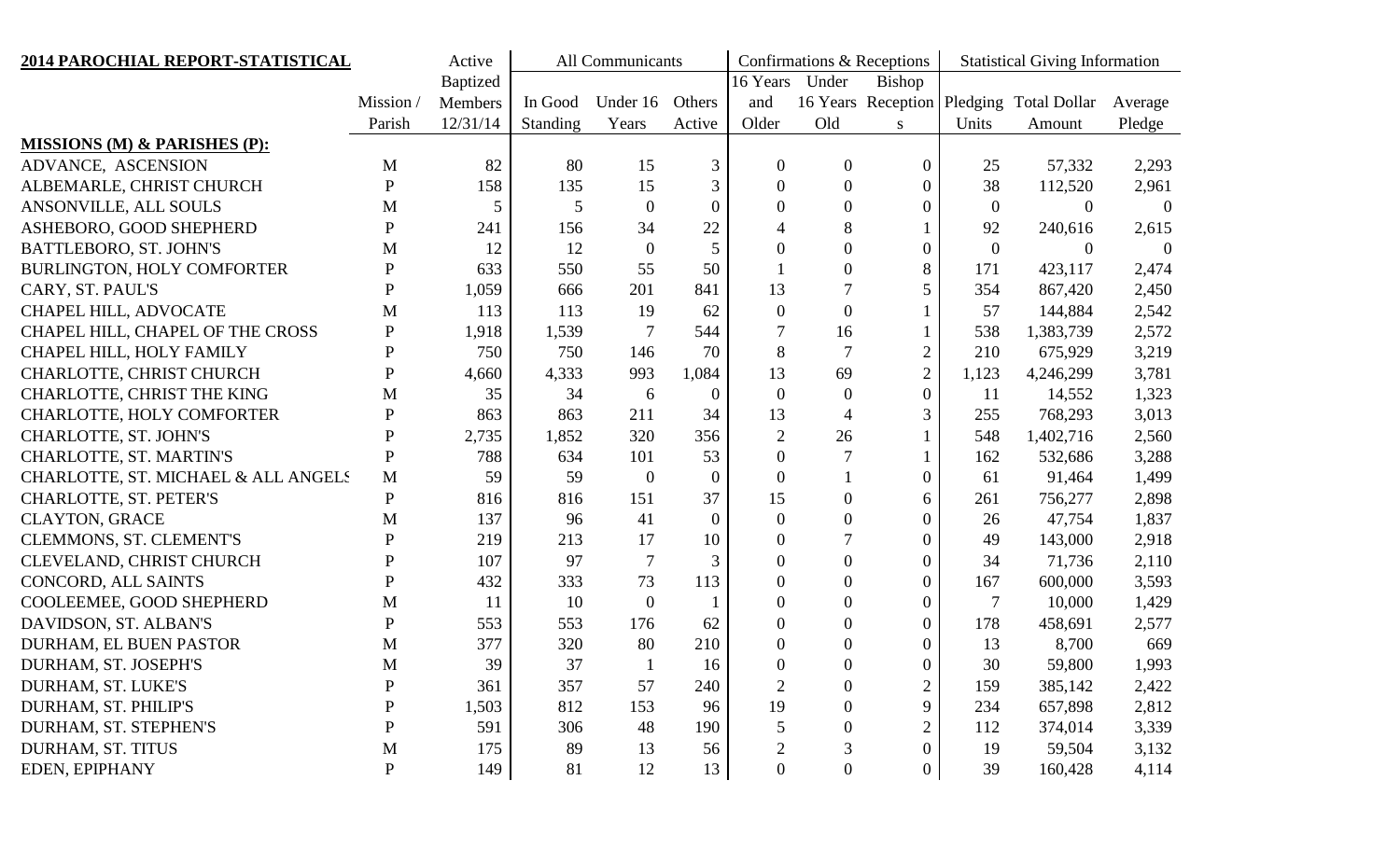| 2014 PAROCHIAL REPORT-STATISTICAL |              | Active          | All Communicants |                  |                  |                  |                  | Confirmations & Receptions | <b>Statistical Giving Information</b> |                                          |                  |
|-----------------------------------|--------------|-----------------|------------------|------------------|------------------|------------------|------------------|----------------------------|---------------------------------------|------------------------------------------|------------------|
|                                   |              | <b>Baptized</b> |                  |                  |                  | 16 Years         | Under            | <b>Bishop</b>              |                                       |                                          |                  |
|                                   | Mission/     | Members         | In Good          | Under 16         | Others           | and              |                  |                            |                                       | 16 Years Reception Pledging Total Dollar | Average          |
|                                   | Parish       | 12/31/14        | Standing         | Years            | Active           | Older            | Old              | S                          | Units                                 | Amount                                   | Pledge           |
| EDEN, ST. LUKE'S                  | $\mathbf{P}$ | 93              | 93               | 15               | $\overline{0}$   | $\overline{0}$   | $\overline{0}$   | $\overline{0}$             | $\overline{0}$                        | $\theta$                                 | $\Omega$         |
| ELKIN, GALLAWAY MEMORIAL          | M            | 45              | 43               | 3                | 10               | $\overline{0}$   | $\boldsymbol{0}$ | $\overline{2}$             | 11                                    | 23,200                                   | 2,109            |
| ERWIN, ST. STEPHEN'S              | $\mathbf P$  | 138             | 130              | 11               | $\overline{0}$   | $\overline{0}$   | $\boldsymbol{0}$ | $\overline{0}$             | 47                                    | 95,600                                   | 2,034            |
| FUQUAY-VARINA, TRINITY            | M            | 105             | 132              | 27               | 24               | 4                | $\boldsymbol{0}$ | $\overline{2}$             | 36                                    | 80,938                                   | 2,248            |
| <b>GARNER, ST. CHRISTOPHER'S</b>  | M            | 58              | 58               | 16               | $\boldsymbol{0}$ | $\overline{0}$   | $\boldsymbol{0}$ | $\overline{0}$             | 10                                    | 19,590                                   | 1,959            |
| <b>GREENSBORO, ALL SAINTS</b>     | ${\bf P}$    | 202             | 201              | 32               | 22               | $\overline{0}$   | $\boldsymbol{0}$ | $\overline{0}$             | 62                                    | 162,316                                  | 2,618            |
| <b>GREENSBORO, HOLY SPIRIT</b>    | М            | 60              | 51               | 13               | $\overline{2}$   | $\boldsymbol{0}$ | $\boldsymbol{0}$ | $\overline{0}$             | 24                                    | 24,186                                   | 1,008            |
| <b>GREENSBORO, HOLY TRINITY</b>   | ${\bf P}$    | 2,421           | 2,203            | 522              | 31               | $\overline{2}$   | 18               | $\mathbf{2}$               | 627                                   | 1,698,210                                | 2,708            |
| <b>GREENSBORO, REDEEMER</b>       | P            | 183             | 183              | 31               | $\overline{2}$   | $\theta$         | $\boldsymbol{0}$ | $\mathbf{0}$               | 50                                    | 109,648                                  | 2,193            |
| <b>GREENSBORO, ST. ANDREW'S</b>   | ${\bf P}$    | 780             | 318              | 52               | 130              | 3                |                  | $\overline{0}$             | 142                                   | 340,000                                  | 2,394            |
| <b>GREENSBORO, ST. BARNABAS'</b>  | M            | 239             | 239              | 28               | 25               | $\overline{0}$   |                  |                            | 40                                    | 103,376                                  | 2,584            |
| <b>GREENSBORO, ST. FRANCIS</b>    | ${\bf P}$    | 632             | 780              | 83               | 148              |                  | 3                |                            | 203                                   | 582,933                                  | 2,872            |
| HALIFAX, ST. MARK'S               | M            | 18              | 18               | $\mathbf{0}$     | $\overline{2}$   | $\boldsymbol{0}$ | $\boldsymbol{0}$ | $\overline{0}$             | 9                                     | 13,135                                   | 1,459            |
| HAMLET, ALL SAINTS'               | M            | 68              | 68               | 6                | $\overline{4}$   | $\overline{0}$   | $\overline{0}$   | $\overline{0}$             | 18                                    | 27,000                                   | 1,500            |
| HAW RIVER, ST. ANDREW'S           | M            | 70              | 61               | $\overline{4}$   |                  | $\overline{2}$   | $\boldsymbol{0}$ | $\overline{0}$             | 14                                    | 60,840                                   | 4,346            |
| HENDERSON, HOLY INNOCENTS         | P            | 363             | 343              | 25               | 58               | 9                | $\overline{4}$   | $\overline{0}$             | 66                                    | 217,808                                  | 3,300            |
| HENDERSON, ST. JOHN'S             | М            | 25              | 11               | $\overline{0}$   | $\boldsymbol{0}$ | $\boldsymbol{0}$ | $\boldsymbol{0}$ | $\overline{0}$             | $\overline{0}$                        | $\overline{0}$                           | $\theta$         |
| HIGH POINT, ST. CHRISTOPHER'S     | $\mathbf P$  | 172             | 165              | 35               | 41               | $\overline{0}$   | $\overline{0}$   | $\overline{0}$             | 54                                    | 128,155                                  | 2,373            |
| HIGH POINT, ST. MARY'S            | P            | 813             | 628              | 84               | 22               | 14               | 3                | $\overline{4}$             | 188                                   | 640,067                                  | 3,405            |
| HILLSBOROUGH, ST. MATTHEW'S       | $\mathbf P$  | 356             | 356              | 49               | 185              | $\boldsymbol{0}$ | 5                | $\overline{4}$             | 164                                   | 393,582                                  | 2,400            |
| HUNTERSVILLE, ST. MARK'S          | P            | 474             | 352              | 95               | 5                | 5                | 5                | $\mathbf{0}$               | 107                                   | 279,764                                  | 2,615            |
| <b>JACKSON, SAVIOUR</b>           | M            | 54              | 54               | $\overline{2}$   |                  | $\overline{0}$   | $\overline{0}$   | $\overline{0}$             | $\overline{0}$                        | 20,000                                   |                  |
| KERNERSVILLE, ST. MATTHEW'S       | M            | 102             | 73               | 11               |                  | $\overline{2}$   | $\boldsymbol{0}$ | $\theta$                   | 23                                    | 41,280                                   | 1,795            |
| LAURINBURG, ST. DAVID'S           | M            | 52              | 40               | $\overline{0}$   | 10               | $\overline{0}$   | $\overline{0}$   |                            | 25                                    | 52,980                                   | 2,119            |
| LEXINGTON, GRACE                  | ${\bf P}$    | 284             | 164              | 27               | 3                | 3                |                  | $\theta$                   | 83                                    | 257,960                                  | 3,108            |
| LITTLETON, ST. ALBAN'S            | M            | 38              | 38               | $\theta$         | $\overline{0}$   |                  | $\theta$         | $\Omega$                   | 26                                    | 45,412                                   | 1,747            |
| LOUISBURG, ST. MATTHIAS           | M            | 9               | 10               | $\boldsymbol{0}$ | $\mathfrak{Z}$   | $\boldsymbol{0}$ | $\boldsymbol{0}$ | $\boldsymbol{0}$           | $\overline{0}$                        | $\boldsymbol{0}$                         | $\boldsymbol{0}$ |
| LOUISBURG, ST. PAUL'S             | M            | 81              | 53               | $\sqrt{5}$       | 16               | $\boldsymbol{0}$ | $\boldsymbol{0}$ | $\theta$                   | 23                                    | 39,570                                   | 1,720            |
| MAYODAN, MESSIAH                  | M            | 48              | 48               | 3                | $\overline{0}$   | 3                | $\boldsymbol{0}$ | $\overline{0}$             | 21                                    | 46,562                                   | 2,217            |
| MONROE, ST. PAULS                 | ${\bf P}$    | 237             | 235              | $27\,$           | $\overline{4}$   | $\boldsymbol{2}$ | 6                |                            | 103                                   | 255,808                                  | 2,484            |
| MOORESVILLE, ST. JAMES            | M            | 45              | 45               | 10               | $\boldsymbol{0}$ | $\boldsymbol{0}$ | $\boldsymbol{0}$ | $\boldsymbol{0}$           | 7                                     | 9,680                                    | 1,383            |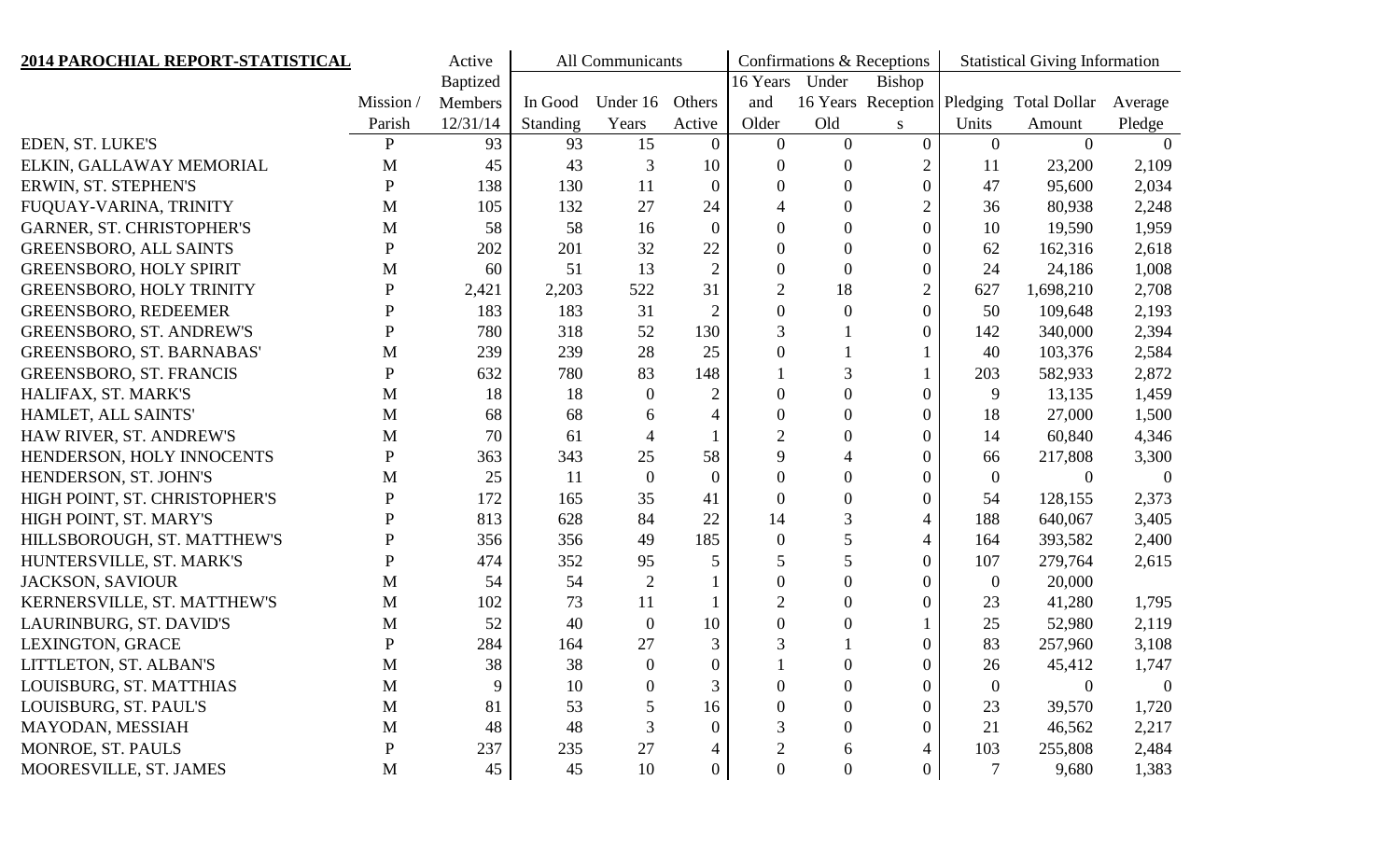| 2014 PAROCHIAL REPORT-STATISTICAL |              | Active   | All Communicants |                  |                |                |                  | Confirmations & Receptions | <b>Statistical Giving Information</b> |                                          |                |
|-----------------------------------|--------------|----------|------------------|------------------|----------------|----------------|------------------|----------------------------|---------------------------------------|------------------------------------------|----------------|
|                                   |              | Baptized |                  |                  |                | 16 Years       | Under            | <b>Bishop</b>              |                                       |                                          |                |
|                                   | Mission      | Members  | In Good          | Under 16         | Others         | and            |                  |                            |                                       | 16 Years Reception Pledging Total Dollar | Average        |
|                                   | Parish       | 12/31/14 | <b>Standing</b>  | Years            | Active         | Older          | Old              | S                          | Units                                 | Amount                                   | Pledge         |
| MOORESVILLE, ST. PATRICK'S        | $\mathbf P$  | 494      | 354              | 88               | $\overline{2}$ | 10             | $\overline{0}$   |                            | 112                                   | 372,297                                  | 3,324          |
| MOUNT AIRY, TRINITY               | $\mathbf P$  | 269      | 199              | 12               | 5              | $\overline{0}$ | $\overline{0}$   | $\overline{0}$             | 51                                    | 173,287                                  | 3,398          |
| OXFORD, ST. CYPRIAN'S             | M            | 129      | 105              | 38               | $\theta$       | 3              | 6                | 4                          | 55                                    | 55,000                                   | 1,000          |
| OXFORD, ST. STEPHEN'S             | ${\bf P}$    | 213      | 174              | 22               | 11             | 3              | 3                | 0                          | 61                                    | 172,326                                  | 2,825          |
| PITTSBORO, ST. BARTHOLOMEW'S      | ${\bf P}$    | 218      | 211              | 13               | 6              | $\overline{0}$ | $\overline{0}$   | $\overline{2}$             | 64                                    | 120,996                                  | 1,891          |
| RALEIGH, CHRIST CHURCH            | ${\bf P}$    | 2,923    | 2,175            | 693              | $\overline{0}$ | 18             | 49               | 8                          | 762                                   | 2,110,048                                | 2,769          |
| RALEIGH, GOOD SHEPHERD            | ${\bf P}$    | 1,486    | 947              | 23               | 100            |                | 11               | 4                          | 206                                   | 545,708                                  | 2,649          |
| RALEIGH, NATIVITY                 | $\mathbf P$  | 573      | 573              | 117              | $\overline{0}$ |                | $\mathbf{0}$     | 3                          | 159                                   | 340,472                                  | 2,141          |
| RALEIGH, ST. AMBROSE              | ${\bf P}$    | 374      | 334              | 42               | $\overline{0}$ |                | $\theta$         | $\overline{0}$             | 64                                    | 216,168                                  | 3,378          |
| RALEIGH, ST. MARK'S               | ${\bf P}$    | 461      | 460              | 103              | 81             |                | $\overline{0}$   |                            | 90                                    | 236,403                                  | 2,627          |
| RALEIGH, ST. MICHAEL'S            | ${\bf P}$    | 1,939    | 1,490            | 403              | 325            | 10             | 26               | 9                          | 462                                   | 1,363,011                                | $\overline{0}$ |
| RALEIGH, ST. TIMOTHY'S            | $\mathbf P$  | 820      | 545              | 103              | $\theta$       | 3              | 8                | 0                          | 208                                   | 337,098                                  | 1,621          |
| REIDSVILLE, ST. THOMAS            | ${\bf P}$    | 165      | 165              | 10               | 11             | $\overline{0}$ | $\theta$         | $\overline{0}$             | 55                                    | 154,183                                  | 2,803          |
| RIDGEWAY, GOOD SHEPHERD           | $\mathbf{M}$ | 4        | $\overline{4}$   | $\overline{0}$   | $\overline{0}$ | $\theta$       | $\overline{0}$   | $\overline{0}$             | $\overline{2}$                        | 4,962                                    | 2,481          |
| ROANOKE RAPIDS, ALL SAINTS        | ${\bf P}$    | 220      | 136              | 8                | 50             | $\theta$       | $\theta$         | 0                          | 58                                    | 136,132                                  | 2,347          |
| ROCKINGHAM, MESSIAH               | $\mathbf P$  | 18       | 18               | $\overline{0}$   | $\overline{0}$ | $\theta$       | $\overline{0}$   | $\overline{0}$             |                                       | 1,300                                    | 1,300          |
| ROCKY MOUNT, EPIPHANY             | M            | 10       | 10               | $\mathbf{0}$     | $\overline{0}$ | $\theta$       | $\theta$         | 0                          | 9                                     | 11,600                                   | 1,289          |
| ROCKY MOUNT, GOOD SHEPHERD        | ${\bf P}$    | 495      | 495              | 84               | 43             | $\overline{0}$ | $\overline{0}$   | 4                          | 152                                   | 358,545                                  | 2,359          |
| ROCKY MOUNT, ST. ANDREW'S         | ${\bf P}$    | 491      | 373              | 25               | 4              | $\theta$       | $\overline{0}$   | 0                          | 95                                    | 268,893                                  | 2,830          |
| ROXBORO, ST. MARK'S               | M            | 64       | 65               | 10               | 4              |                |                  | $\overline{2}$             | 14                                    | 35,140                                   | 2,510          |
| SALISBURY, ST. LUKE'S             | ${\bf P}$    | 596      | 450              | 60               | $\overline{0}$ | 4              | 3                | $\overline{0}$             | 153                                   | 358,209                                  | 2,341          |
| SALISBURY, ST. MATTHEW'S          | $\mathbf M$  | 54       | 23               | 6                | $\overline{0}$ | $\overline{0}$ | $\overline{0}$   | $\overline{0}$             | 10                                    | 10,430                                   | 1,043          |
| SALISBURY, ST. PAUL'S             | $\mathbf M$  | 53       | 53               | $\overline{2}$   | 10             | $\overline{0}$ | $\theta$         | 0                          | 20                                    | 25,184                                   | 1,259          |
| SANFORD, ST. THOMAS               | ${\bf P}$    | 407      | 377              | 30               | $\overline{0}$ | $\overline{2}$ | $\theta$         | 10                         | 103                                   | 320,340                                  | 3,110          |
| SCOTLAND NECK, TRINITY            | $\mathbf P$  | 35       | 35               | $\overline{2}$   | 3              | $\overline{0}$ | $\Omega$         | $\overline{0}$             | 31                                    | 49,697                                   | 1,603          |
| SEVEN LAKES, ST. MARY MAGDALENE   | M            | 55       | 55               | 4                | 6              | $\Omega$       | $\Omega$         | 0                          | 24                                    | 57,125                                   | 2,380          |
| SMITHFIELD, SAN JOSE MISSION      | M            | 122      | 122              | 38               | 5              | $\theta$       | $\boldsymbol{0}$ | $\overline{0}$             |                                       | 5,350                                    | 5,350          |
| SMITHFIELD, ST. PAUL'S            | $\mathbf P$  | 245      | 220              | 37               | 69             | 5              | 6                | 0                          | 75                                    | 219,338                                  | 2,925          |
| SOUTHERN PINES, EMMANUEL          | $\mathbf P$  | 748      | 641              | 114              | 352            | 10             |                  | 7                          | 319                                   | 797,859                                  | 2,501          |
| SPEED, ST. MARY'S                 | M            | 25       | 24               | $\boldsymbol{0}$ | $\mathbf{0}$   | $\Omega$       | $\mathbf{0}$     | 0                          | $\theta$                              | $\Omega$                                 | $\overline{0}$ |
| STATESVILLE, TRINITY              | $\mathbf P$  | 276      | 270              | 53               | 17             | 11             | 3                | 4                          | 81                                    | 217,241                                  | 2,682          |